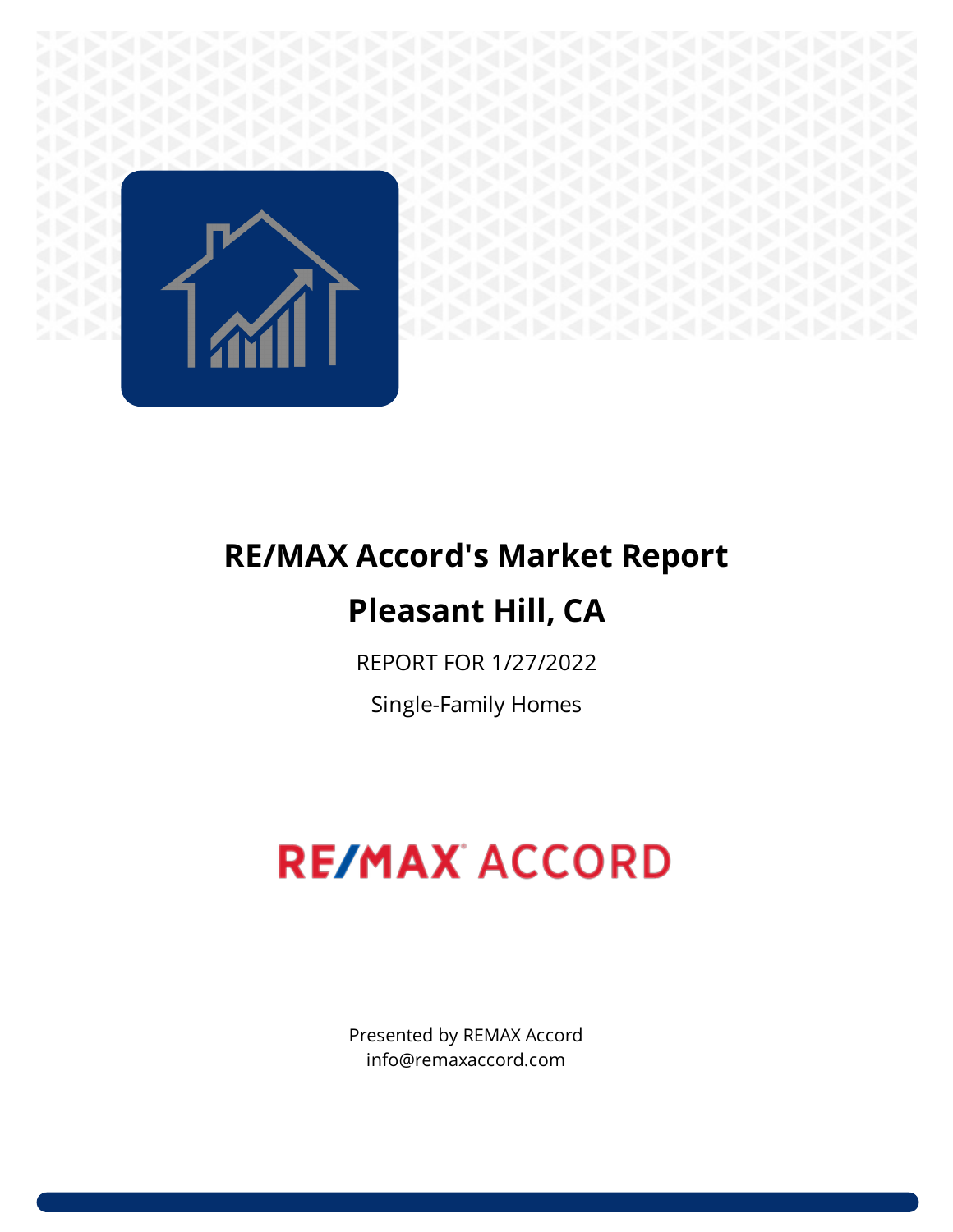This week the median list price for Pleasant Hill, CA is \$1,404,500 with the market action index hovering around 90. This is less than last month's market action index of 94. Inventory has increased to 4.

# Market Action Index

This answers "How's the Market?" by comparing rate of sales versus inventory.



**Strong Seller's Market**

The market has not shown strong directional trends in terms of supply and demand. However, inventory is sufficiently low to keep us in the Seller's Market zone and prices have been moving upward as evidence.

#### Real-Time Market Profile

| Median List Price                      | $\cdot$ \$1,404,500 |  |  |  |  |  |  |
|----------------------------------------|---------------------|--|--|--|--|--|--|
| Median Price of<br><b>New Listings</b> | \$1,059,000         |  |  |  |  |  |  |
| Per Square Foot                        | \$785               |  |  |  |  |  |  |
| Average Days on<br>Market              | . 11                |  |  |  |  |  |  |
| Median Days on<br>Market               | -0                  |  |  |  |  |  |  |
| Price Decreased                        | 0%                  |  |  |  |  |  |  |
| Price Increased                        | 0%                  |  |  |  |  |  |  |
| Relisted                               | 0%                  |  |  |  |  |  |  |
| Inventory                              | 4                   |  |  |  |  |  |  |
| Median Rent                            | • \$2,110           |  |  |  |  |  |  |
| <b>Market Action</b>                   | 90                  |  |  |  |  |  |  |
| <b>Strong Seller's Market</b>          |                     |  |  |  |  |  |  |

# Market Segments

Each segment below represents approximately 25% of the market ordered by price.

| <b>Median Price</b> | Sq. Ft. | <b>Lot Size</b>    | <b>Beds</b> | <b>Bath</b> | Age | <b>New</b> | <b>Absorbed</b> | <b>DOM</b> |
|---------------------|---------|--------------------|-------------|-------------|-----|------------|-----------------|------------|
| \$1,780,000         | 1,380   | $0.5 - 1$ acre     | 3           |             | 78  | 1          | 0               | 0          |
| \$1,750,000         | 3,565   | $0.25 - 0.5$ acre  | 6           | 5           | 67  | 0          | 0               | 42         |
| \$1,059,000         | 1,302   | $0.25 - 0.5$ acre  | 3           | 2           | 63  | 1          |                 | 0          |
| \$899,000           | 1,185   | 6,500 - 8,000 sqft | 3           | 2           | 71  |            |                 | 0          |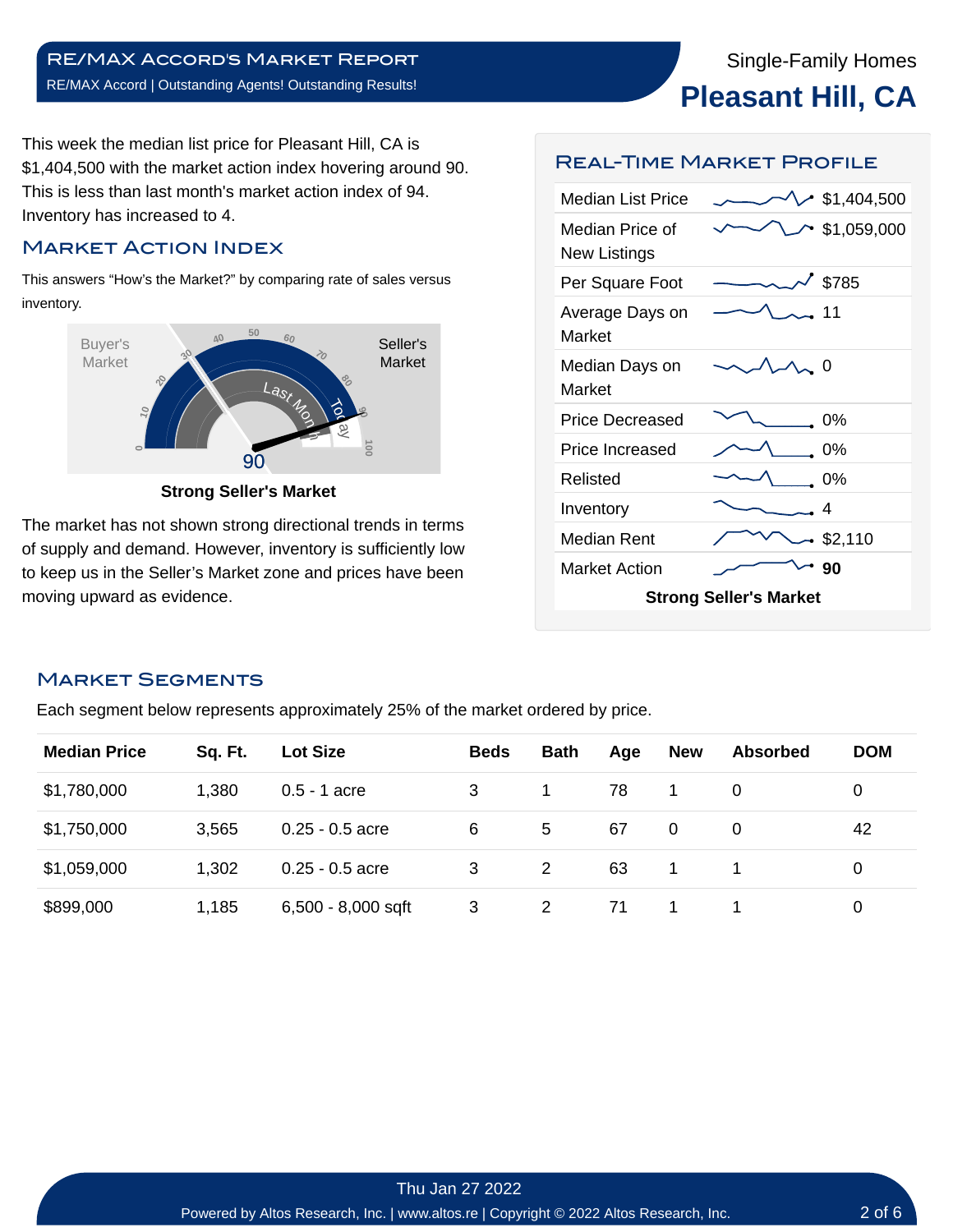# **MEDIAN LIST PRICE**

Prices continue their climb again this week. We're a long way from the market's price high-point so watch the Market Action Index as an indicator of how long this trend will last.



# **SEGMENTS**

Pricing in the upper-half of the market (Quartiles 1 and 2) has been relatively flat recently while the lower-half prices have remained strong. Quartiles 3 and 4 have been increasing in the last few weeks. Look to the Market Action Index Quartile breakdown for a leading indicator on which group will lead the market in the near future.

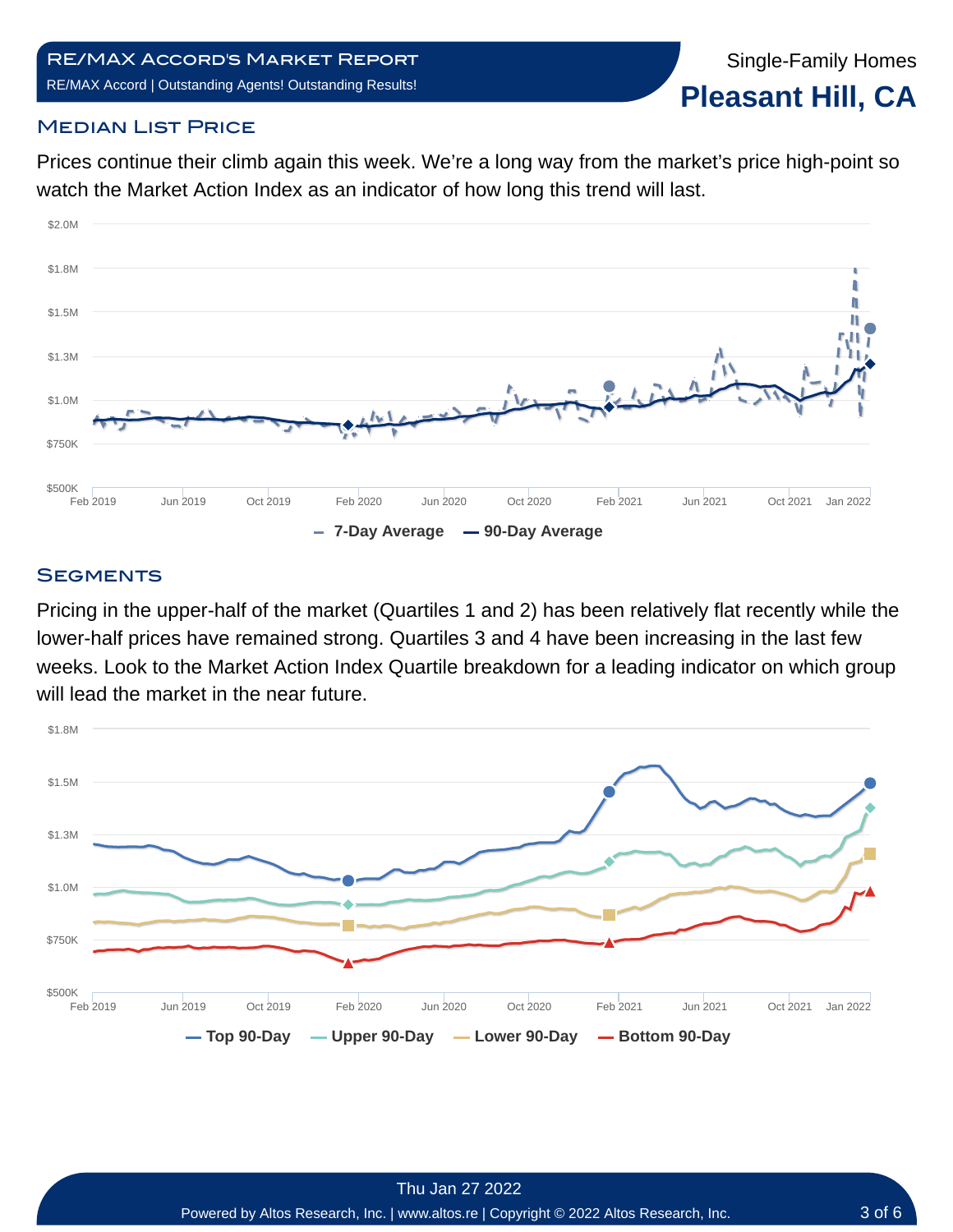Single-Family Homes **Pleasant Hill, CA**

#### **PRICE PER SQUARE FOOT**

In a market where prices are rising fairly consistently, price per square foot is essentially flat. This often implies that new homes coming on the market are pricier, and also larger than older homes. As a result the value one can buy stays the same.



#### **INVENTORY**

Inventory has been falling in recent weeks. Note that declining inventory alone does not signal a strengthening market. Look to the Market Action Index and Days on Market trends to gauge whether buyer interest is changing with the available supply.

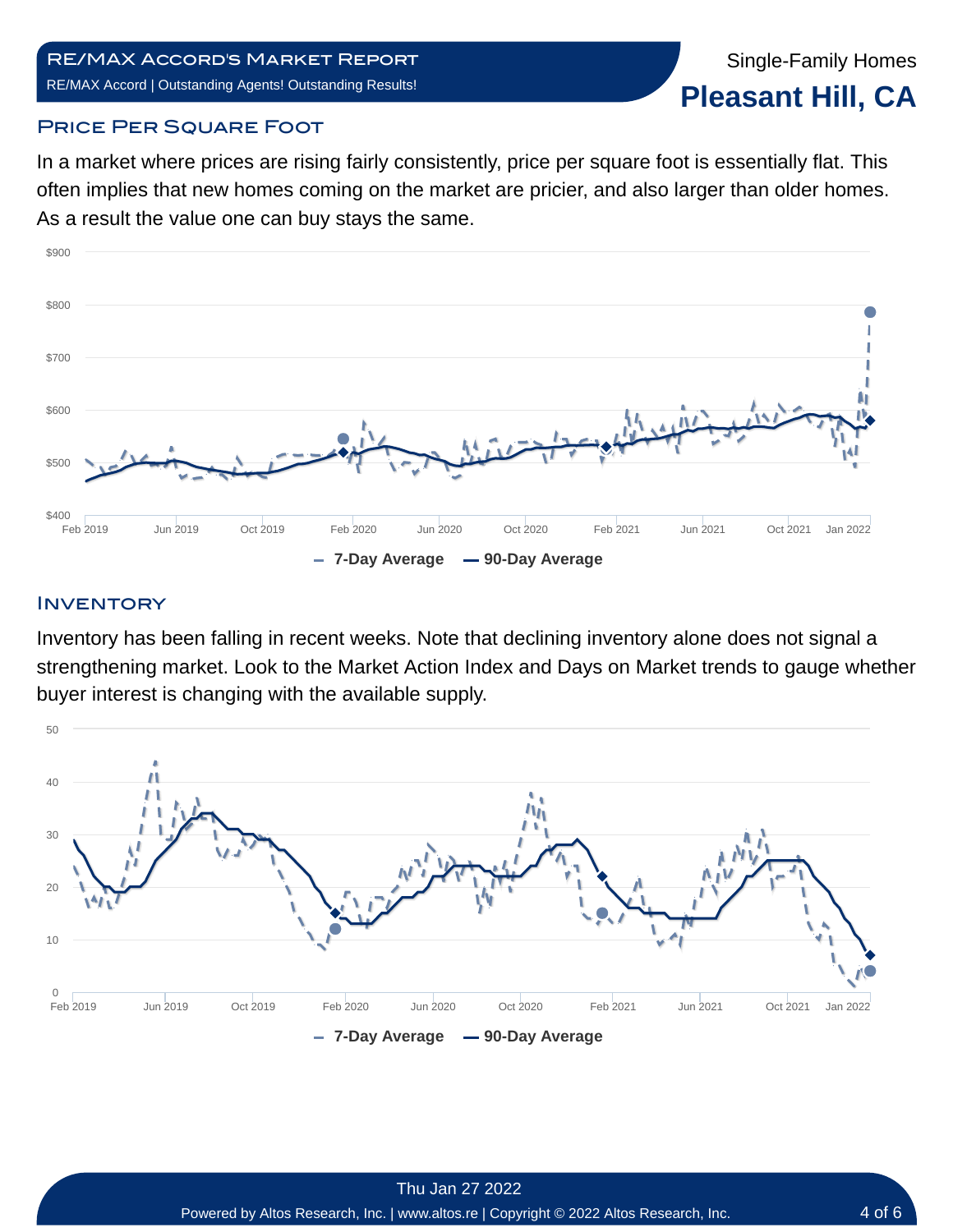# Market Action Index

The market has not shown strong directional trends in terms of supply and demand. However, inventory is sufficiently low to keep us in the Seller's Market zone and prices have been moving upward as evidence.



# **MARKET ACTION SEGMENTS**

Not surprisingly, all segments in the market are showing high levels of demand. Watch the quartiles for changes before the whole market changes. Often one end of the market (e.g. the high-end) will weaken before the rest of the market and signal a slowdown for the whole group.